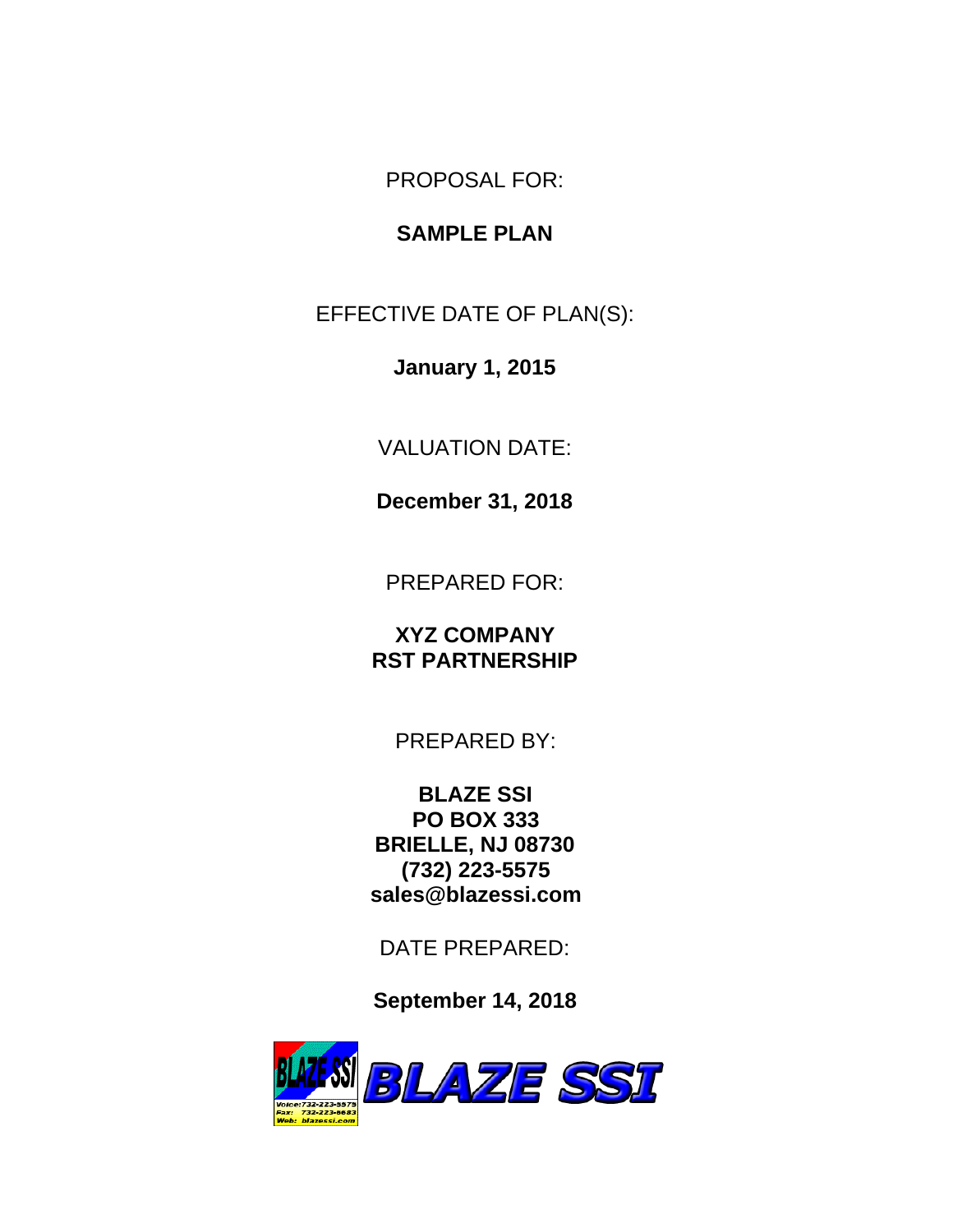# **PROPOSAL SAMPLE PLAN Valuation Date: December 31, 2018 Summary of Plan(s) Provisions**

| Plan Effective Date:                 | 1/1/2015                                     |
|--------------------------------------|----------------------------------------------|
| <b>Valuation Date:</b>               | 12/31/2018                                   |
| <b>Eligibility Requirements:</b>     |                                              |
| Minimum Months of Service:           | 12                                           |
| Minimum Age:                         | 21                                           |
| Entry Date:                          | 1st Day of Plan Year Nearest                 |
|                                      | the Satisfaction of the Requirements         |
| <b>Normal Retirement:</b>            |                                              |
| Minimum Age:                         | 65                                           |
| Minimum Years of Employment Service: | 0                                            |
| Minimum Years of Plan Participation: | 5                                            |
| Date:                                | 1st Day of Month Following                   |
|                                      | the Satisfaction of the Requirements         |
| Vesting Schedule:                    | 3-Year Cliff [100% after 3 years]            |
| <b>Death Benefit:</b>                |                                              |
| Defined Benefit Plan:                | 100% of the Present Value of Accrued Benefit |
| Profit Sharing Plan:                 | 100% of the Account Balance                  |
| <b>Accrued Benefit:</b>              |                                              |
| Defined Benefit Plan:                | Account Balance or benefit accrued to date   |
| Profit Sharing Plan:                 | <b>Account Balance</b>                       |
| Top Heavy Status:                    | Plan(s) are Top-Heavy                        |

#### **Benefit/Allocation:**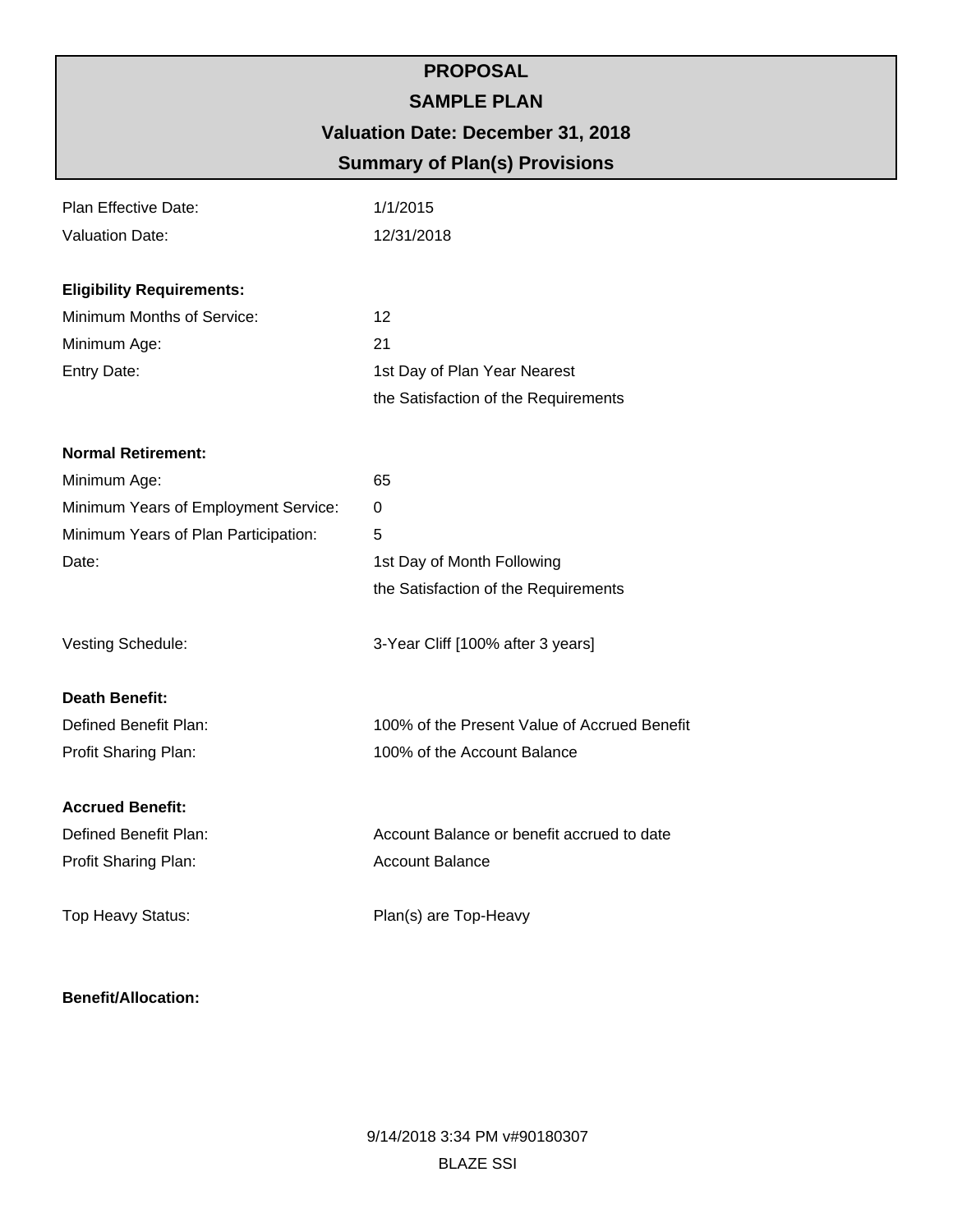## **SAMPLE PLAN**

# **Valuation Date: December 31, 2018**

# **Summary of Plan(s) Provisions**

| <b>Census</b> |                                                           |                                                  | <b>Total Contribution</b> |
|---------------|-----------------------------------------------------------|--------------------------------------------------|---------------------------|
| Subgroup:     | <b>Defined Benefit Plan:</b>                              | <b>Profit Sharing Plan:</b>                      | to Each Group             |
| 0:            | Annual theoretical cash balance<br>contribution of 750.00 | Annual contribution of 10.00% of<br>compensation | \$59,205.60               |
| 1:            | Maximum annual theoretical<br>cash balance contribution   | Maximum Annual Account Addition                  | \$329,000.00              |
| 2:            | Annual theoretical cash balance<br>contribution of 750.00 | Annual contribution of 5,00% of<br>compensation  | \$28,750.00               |
| 3:            | N/A                                                       | Annual contribution of 5,00% of<br>compensation  | \$11,000.00               |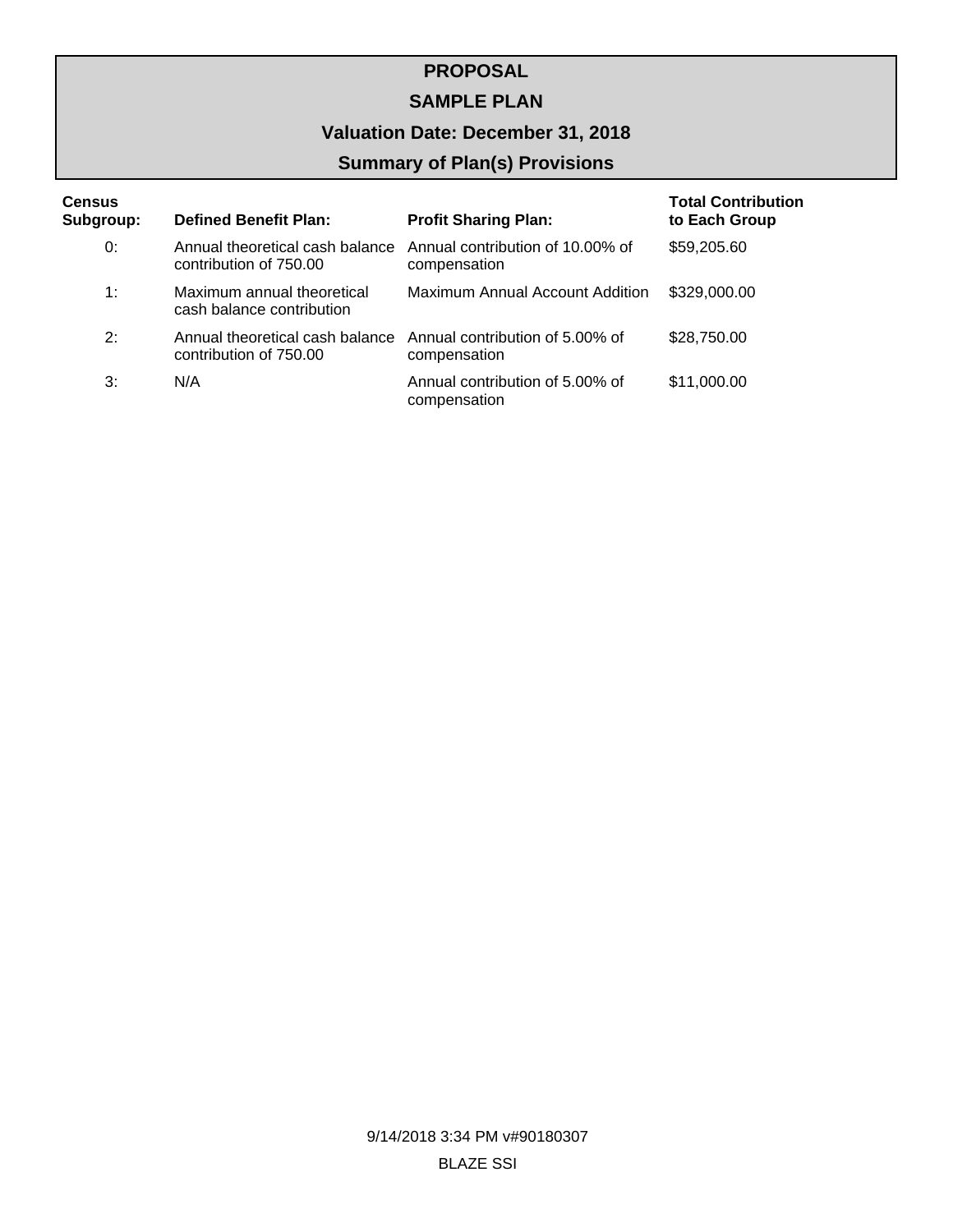# **PROPOSAL SAMPLE PLAN Valuation Date: December 31, 2018 Summary of Testing Assumptions**

|                         | <b>Defined Benefit Plan</b> | <b>Profit Sharing Plan</b>             |
|-------------------------|-----------------------------|----------------------------------------|
| <b>Interest Rate</b>    |                             |                                        |
| <b>Pre-Retirement</b>   | 5.5%                        | 8.5%                                   |
| <b>Post Retirement</b>  | 5.5%                        | 8.5%                                   |
| <b>Mortality Table</b>  |                             |                                        |
| Pre-Retirement          | None Assumed                | None Assumed                           |
| <b>Post Retirement</b>  | 2018 417(e) table           | RR 95-6 1983 GAM 50/50<br><b>BLEND</b> |
| Testing retirement age: | 65                          | 65                                     |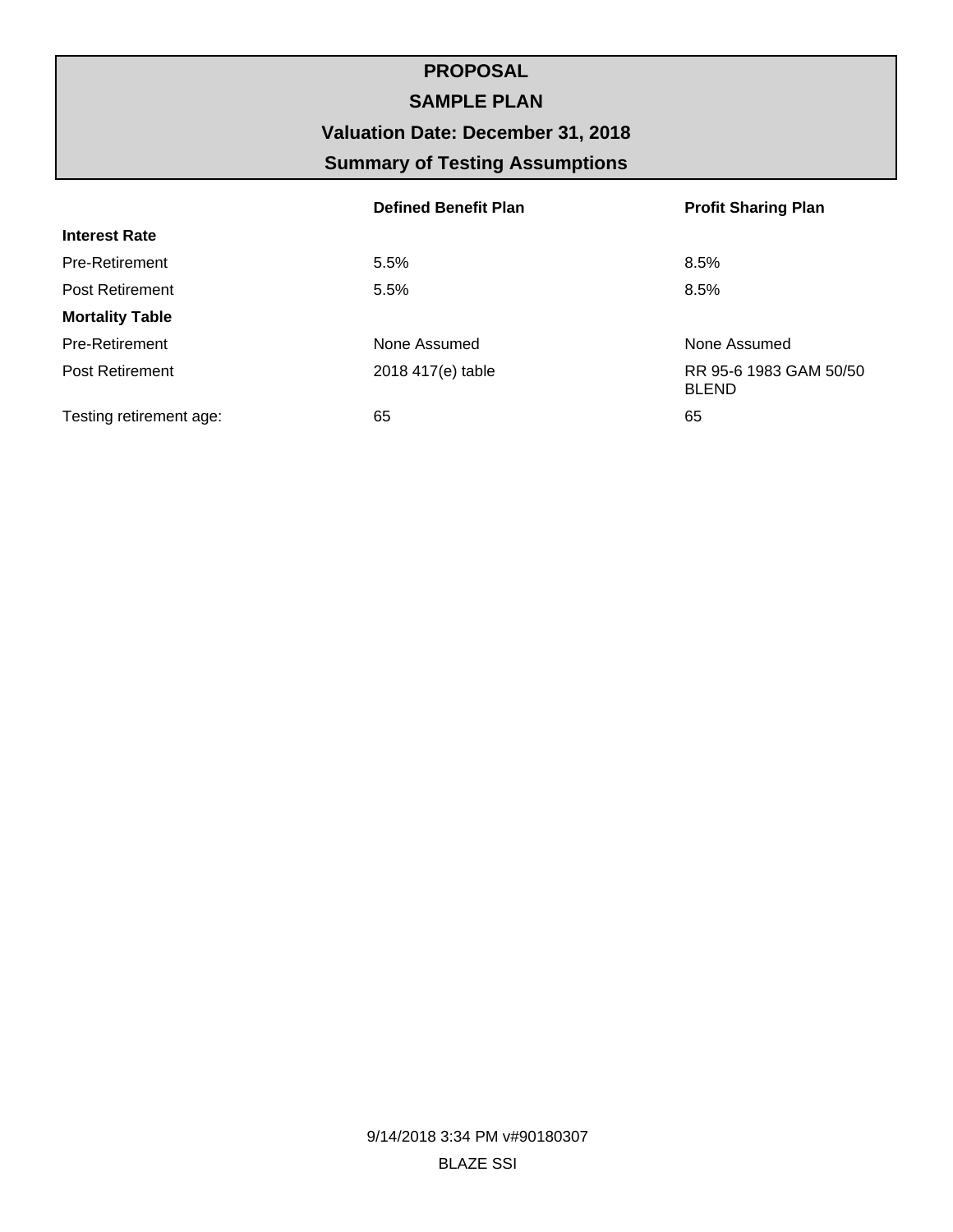### **SAMPLE PLAN**

## **Valuation Date: December 31, 2018**

## **Current Annual Allocations**

|                      | Date               | Date       | <b>Total</b>               |   | C           | <b>Defined</b><br><b>Benefit</b>   | <b>Defined</b><br><b>Contribution</b> | <b>Employee</b><br><b>Elective</b>  | Total<br>Contribution      |
|----------------------|--------------------|------------|----------------------------|---|-------------|------------------------------------|---------------------------------------|-------------------------------------|----------------------------|
| <b>Employee Name</b> | of<br><b>Birth</b> | οf<br>Hire | Annual H<br>Compensation C |   | S<br>G      | <b>Theoretical</b><br>Contribution | <b>Profit-sharing</b><br>Contribution | <b>Deferral</b><br>without catch up | with  <br><b>Deferrals</b> |
| HCE#1, B             | 8/1/1952           | 1/1/1990   | \$265,000.00 H             |   |             | \$274,000.00                       | \$37,000.00                           | \$18,000.00                         | \$329,000.00               |
| HCE#2, A             | 12/6/1964          | 1/1/2000   | \$200,000.00 H             |   | 2           | \$750.00                           | \$10,000.00                           | \$18,000.00                         | \$28,750.00                |
| NHCE#1, G            | 10/1/1965          | 1/1/2000   | \$66,000.00                |   | $\mathbf 0$ | \$750.00                           | \$6,600.00                            | \$5,000.00                          | \$12,350.00                |
| NHCE#2, K            | 7/5/1955           | 1/1/1990   | \$28,200.00                |   | 0           | \$750.00                           | \$2,820.00                            | \$0.00                              | \$3,570.00                 |
| NHCE#3, G            | 11/25/1955         | 1/1/1990   | \$36,764.00                |   | $\mathbf 0$ | \$750.00                           | \$3,676.40                            | \$0.00                              | \$4,426.40                 |
| NHCE#4, U            | 10/14/1961         | 1/1/1990   | \$30,322.00                |   | $\mathbf 0$ | \$750.00                           | \$3,032.20                            | \$0.00                              | \$3,782.20                 |
| NHCE#5, M            | 4/14/1963          | 1/1/1990   | \$50,000.00                |   | $\mathbf 0$ | \$750.00                           | \$5,000.00                            | \$0.00                              | \$5,750.00                 |
| NHCE#6, P            | 12/9/1938          | 1/1/1990   | \$13,721.00                |   | $\mathbf 0$ | \$750.00                           | \$1,372.10                            | \$0.00                              | \$2,122.10                 |
| NHCE#7, P            | 7/9/1961           | 1/1/1998   | \$27,385.00                |   | $\mathbf 0$ | \$750.00                           | \$2,738.50                            | \$0.00                              | \$3,488.50                 |
| NHCE#8, M            | 10/30/1975         | 1/1/1998   | \$44,000.00                |   | $\mathbf 0$ | \$750.00                           | \$4,400.00                            | \$0.00                              | \$5,150.00                 |
| HCE#3, J             | 9/8/1954           | 1/1/1990   | $$120,000.00$ H            |   | 3           | \$0.00                             | \$6,000.00                            | \$5,000.00                          | \$11,000.00                |
| NHCE#9, R            | 5/14/1965          | 1/1/1993   | \$35,164.00                |   | $\mathbf 0$ | \$750.00                           | \$3,516.40                            | \$0.00                              | \$4,266.40                 |
| NHCE#10, N           | 5/9/1965           | 1/1/1990   | \$58,000.00                |   | $\mathbf 0$ | \$750.00                           | \$5,800.00                            | \$3,500.00                          | \$10,050.00                |
| NHCE#11, M           | 10/30/1983         | 1/1/2005   | \$35,000.00                |   | $\mathbf 0$ | \$750.00                           | \$3,500.00                            | \$0.00                              | \$4,250.00                 |
| NHCE#12, L           | 1/1/1980           | 1/1/2007   | \$10,000.00                |   | 99          | \$0.00                             | \$0.00                                | \$0.00                              | \$0.00                     |
| HC EEs               |                    |            | \$585,000.00 H             |   |             | \$274,750.00                       | \$53,000.00                           | \$41,000.00                         | \$368,750.00               |
| Other EEs            |                    |            | \$434,556.00               |   |             | \$8,250.00                         | \$42,455.00                           | \$8,500.00                          | \$59,205.00                |
| All EEs              |                    |            | \$1,019,556.00             |   |             | \$283,000.00                       | \$95,455.00                           | \$49,500.00                         | \$427,955.00               |
|                      |                    |            |                            |   |             |                                    |                                       |                                     |                            |
| % to HC EEs          |                    |            |                            | H |             | 97.0848%                           | 55.5235%                              | 82.8283%                            | 86.1656%                   |
| % to Other EEs       |                    |            |                            |   |             | 2.9152%                            | 44.4765%                              | 17.1717%                            | 13.8344%                   |

CSG indicates census sub-group

HC indicates highly-compensated employees defined by IRC414(q)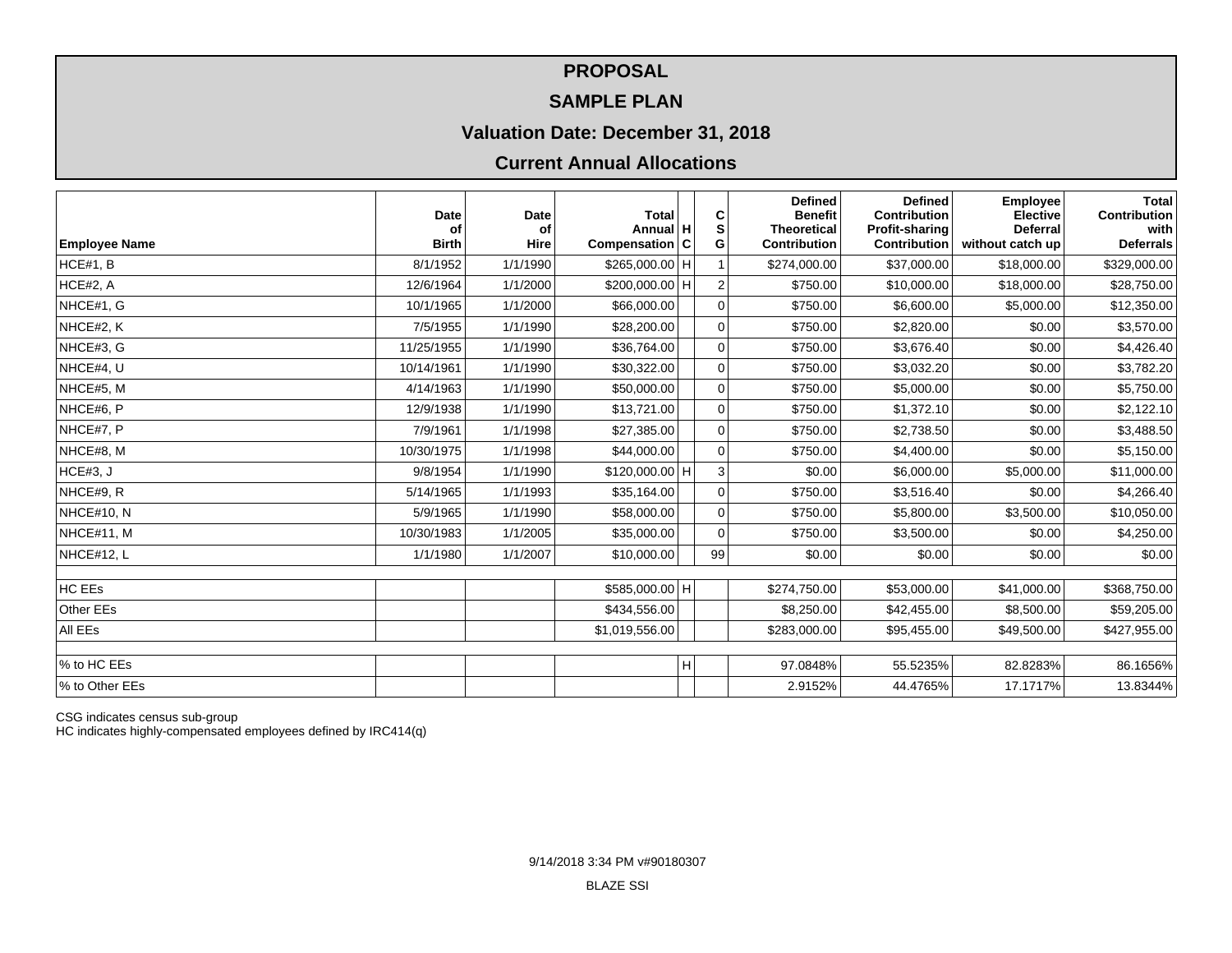# **PROPOSAL SAMPLE PLAN Valuation Date: December 31, 2018**

# **IRC 401(a)(26) Minimum Participation Test**

The IRC 401(a)(26) Minimum Participation Test applies only to Defined Benefit Plans. It requires a plan to benefit the lesser of 50 employees or 40% of the employees of the plan sponsor. If there are only two employees, both employees must benefit under the plan. This is a threshold test that must be satisfied before coverage is tested under IRC 410(b) or non-discrimination is tested under IRC401(a)(4). A plan is not qualified if it fails the IRC 401(a)(26) Minimum Participation Test, even if it passes all other tests. The HCE or NHCE status of an employee has no bearing on the test. The IRS has no regulation that clearly defines when an employee is 'benefiting', but IRS officials have stated that an employee who accrues a retirement benefit of at least 0.5% of compensation in a year under the plan is considered benefiting in that year.

| 1. | Number of Employees included in this test:                             | 14     |
|----|------------------------------------------------------------------------|--------|
| 2. | Number of Employees considered benefiting in the defined benefit plan: | 3      |
| 3. | % of Employees in this test that are benefiting:                       | 21.43% |
| 4. | Is (2) above greater than 50?                                          | No.    |
| 5. | Is (3) above 40% or greater?                                           | No.    |
|    | Test Fails                                                             |        |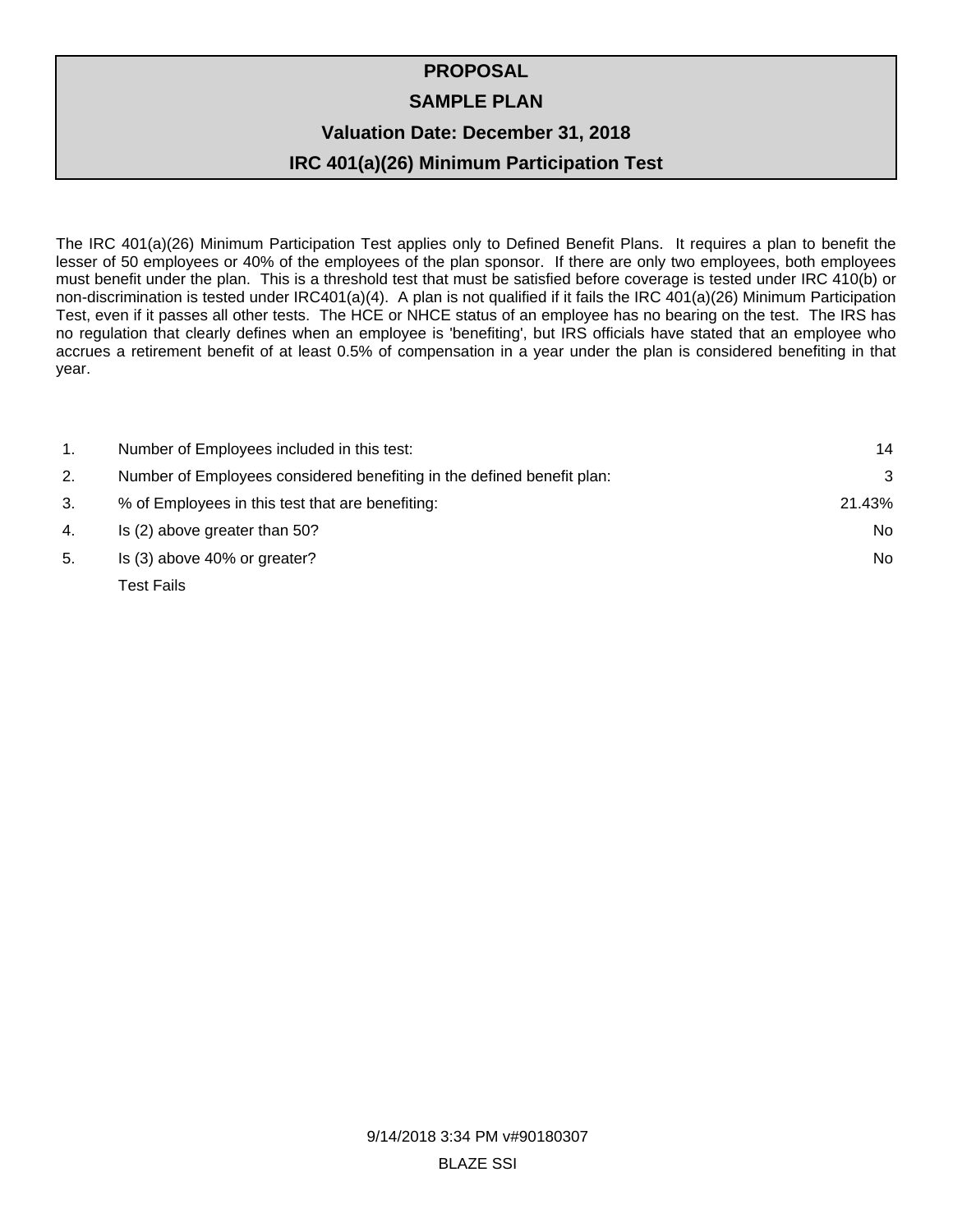#### **SAMPLE PLAN**

#### **Valuation Date: December 31, 2018**

#### **IRC 410(b) Minimum Coverage Test**

All plans are subject to this test. Two or more plans may be aggregated in order to pass this test. There are two ways that this test can be passed. One of two tests must be satisfied to satisfy the minimum coverage requirement. The two tests are referred to as the Ratio Test and the Average Benefits Test.

## **70% Ratio% Test:**

All employees, except those who may be excluded under IRC 1.410(b)-6, must be considered for this test. The ratio of the HCE who are benefiting under the plan(s) is compared to the ratio of the NHCE who are benefiting under the plans(s). If the NHCE benefiting ratio is at least 70% of the HCE benefiting ratio this test is passed.

## **NDC - Average Benefit% Test:**

To pass this two-part test both the 'Non-discriminatory Classification Test' and the 'Average Benefit% Test' must be satisfied. The NDC Test requires that the classification of employees excluded from the plan(s) being tested is established under objective business criteria that identify the category of the employees covered and either the Safe Harbor % Test' or the 'Facts and Circumstances Test' is satisfied. The 'Average Benefit% Test' requires that all plans of the sponsor have a 'Benefit Ratio' of 70%. For this test 'imputed disparity' and 'cross testing' may be used.

# **SUMMARY OF IRC 410(b) TEST Result: PASS**

#### **A. 70% Ratio% Test**

| $\mathbf{1}$ . | Number of HC Employees eligible to participate in the plan:     | 2              |
|----------------|-----------------------------------------------------------------|----------------|
| 2.             | Number of HC Employees participating in the plan:               | $\overline{2}$ |
| 3.             | % of HC Employees participating in the plan: 100 x (2)/(1)      | 100%           |
| 4.             | Number of non-HC Employees eligible to participate in the plan: | 11             |
| 5.             | Number of non-HC Employees participating in the plan:           | 11             |
| 6.             | % of non-HC Employees participating in the plan: 100 x (5)/(4)  | 100%           |
| 7.             | Ratio %: 100 x (6)/(3)                                          | 100%           |
| 8.             | Is Ratio % greater than or equal to 70%?                        | Yes            |
|                | <b>Test Passes</b>                                              |                |
| В.             | <b>NDC - Average Benefit% Test</b>                              |                |
| 1.             | Benefit Ratio % for the HC Employees:                           | 7.57%          |
| 2.             | Benefit Ratio % for the non-HC Employees:                       | 4.5864%        |
| 3.             | Benefit Ratio %:                                                | 60.59%         |
| 4.             | Is (3) greater than 70%?                                        | <b>No</b>      |
| 5.             | Safe Harbor %:                                                  | 32%            |
| 6.             | Unsafe Harbor %:                                                | 22%            |
| 7.             | Ratio %: (A)(7):                                                | 100%           |

8. Result: Reasonable classification test required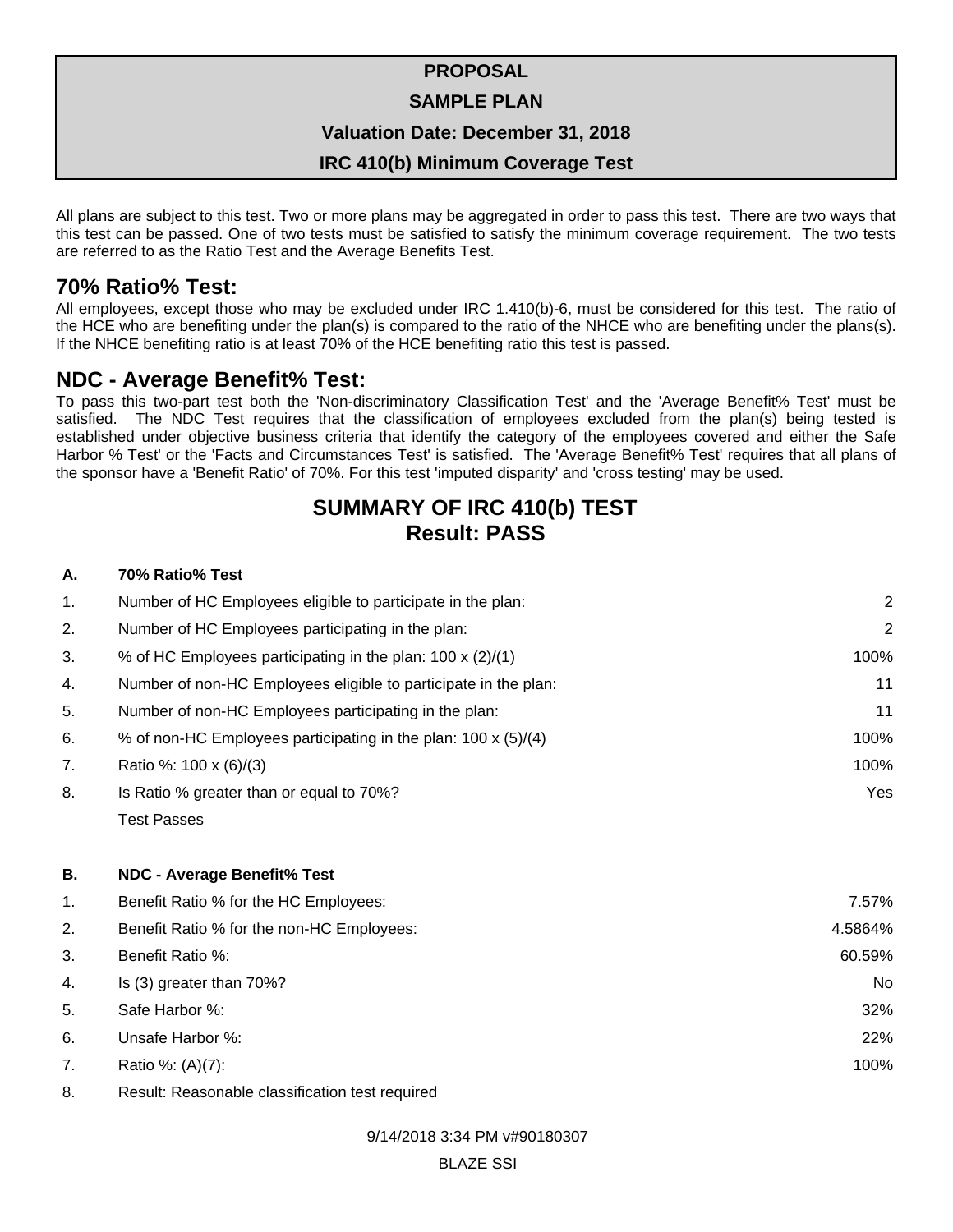#### **SAMPLE PLAN**

**Valuation Date: December 31, 2018**

#### **IRC 416 Minimum Top Heavy Benefit Test**

If a plan is determined to be Top Heavy then IRC 416 requires that a minimum defined benefit or a minimum % of compensation account addition be provided to all eligible NHCE. A plan is Top Heavy if the Top Heavy Ratio, in the current (for a new plan) or for the prior year (for an existing plan), exceeds 60%. The Top Heavy Ratio is determined by comparing the benefits in the plan or plans being tested for the Key employees to the benefits of all Employees. A Key Employee has a special definition, as described in IRC 416(i)(1), and is different than the definition of HCE. If a plan is top heavy then IRC 416 requires a minimum benefit (for DB plans) or a minimum % of compensation account addition (for DC plans) must be provided to non-Key participants. If the plan sponsor provides DB and DC plans, the IRC 416 minimum benefit is required in only one of the plans.

# **SUMMARY OF IRC 416 MINIMUM TOP HEAVY TEST FAIL**

| 1. Was the plan top heavy in the prior year?                 | N/A          |
|--------------------------------------------------------------|--------------|
| 2. Benefit to Key Employees for this year:                   | \$357,750.00 |
| 3. Benefit to All Employees for this year:                   | \$427,956.00 |
| 4. Top heavy ratio for this year:                            | 83.6%        |
| 5. Must minimum top heavy benefit be provided for this year? | Yes          |
| 6. Minimum top heavy benefit to be provided in the DC plan:  | No           |
| 7. Minimum top heavy benefit to be provided in the DB plan:  | No           |
| 8. Actual benefit provided in the DC plan exceeds minimum:   | No           |
| 9. Actual benefit provided in the DB plan exceeds minimum:   | N/A          |
| 10. Was the minimum top heavy test satisfied?                | <b>No</b>    |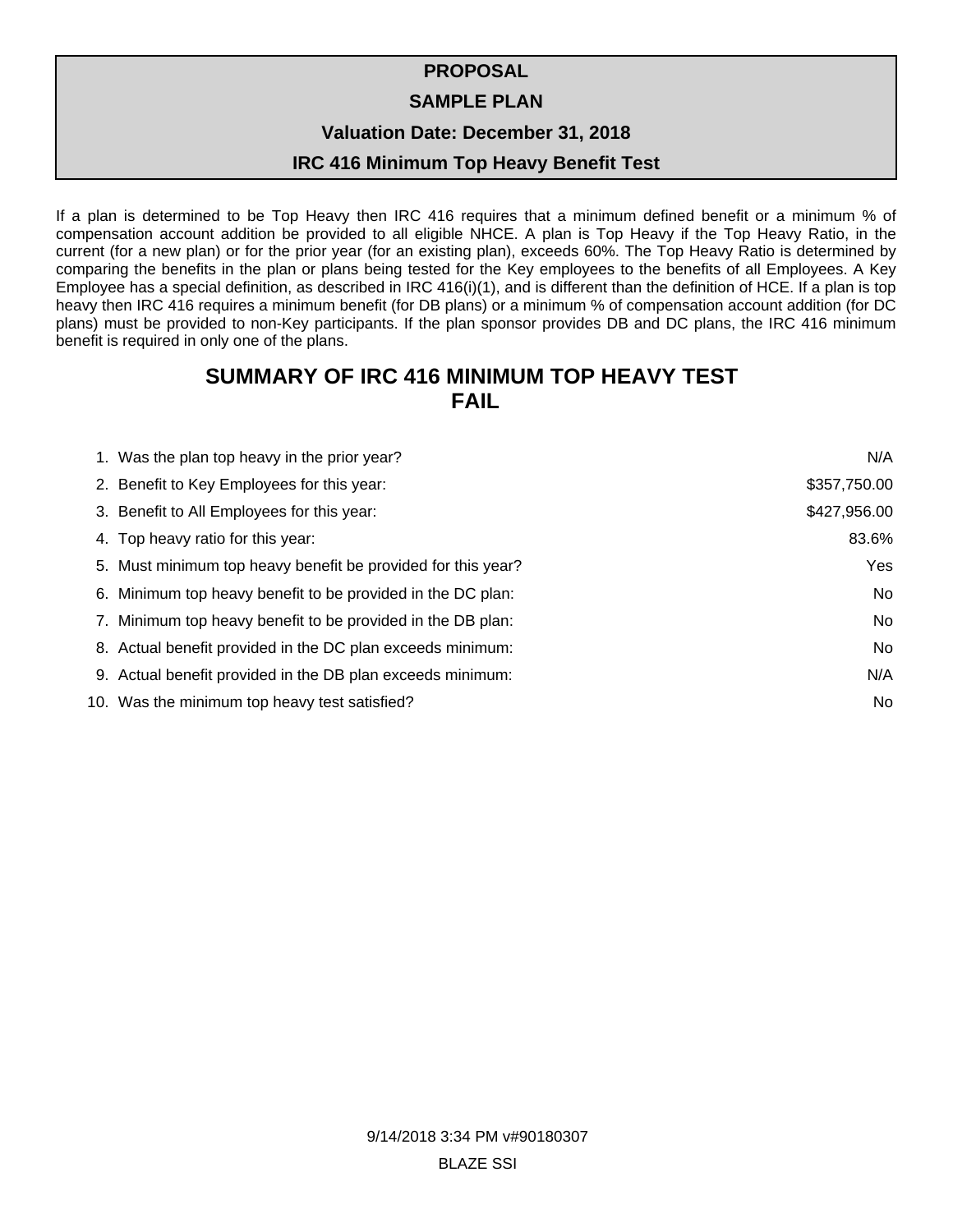### **SAMPLE PLAN**

### **Valuation Date: December 31, 2018**

## **Special Gateway Rules Under 1.401(a)(4)-9(b)(2)(v)**

The Special Gateway rules apply when one or more DC plans are aggregated for testing with one or more DB plans. The ensemble of plans being tested must provide most of the benefits in the DB plan(s) or else there must be a minimum contribution provided in the DC plans(s). The Minimum Gateway benefit is expressed as a percentage of compensation that must be provided to each NHCE. The Minimum Gateway threshold percentage is determined by the overall benefit provided to the NHCE. The maximum Gate Way Percentage is 7.5% of compensation for NHCE.

# **SUMMARY OF THE SPECIAL GATEWAY RULES UNDER 1.401(a)(4)-9(b)(2)(v)**

# **Result: PASS**

| $1_{\cdot}$ | Are benefits primarily defined benefits in nature?   | No.   |
|-------------|------------------------------------------------------|-------|
| 2.          | Minimum gateway % required in the plans              | 7.5%  |
| 3.          | Gateway % provided only in the DC plan               | 6.17% |
| 4.          | Does DC plan alone satisfy the gateway % test?       | No.   |
| 5.          | Do the combined plans satisfy the minimum gateway %? | Yes.  |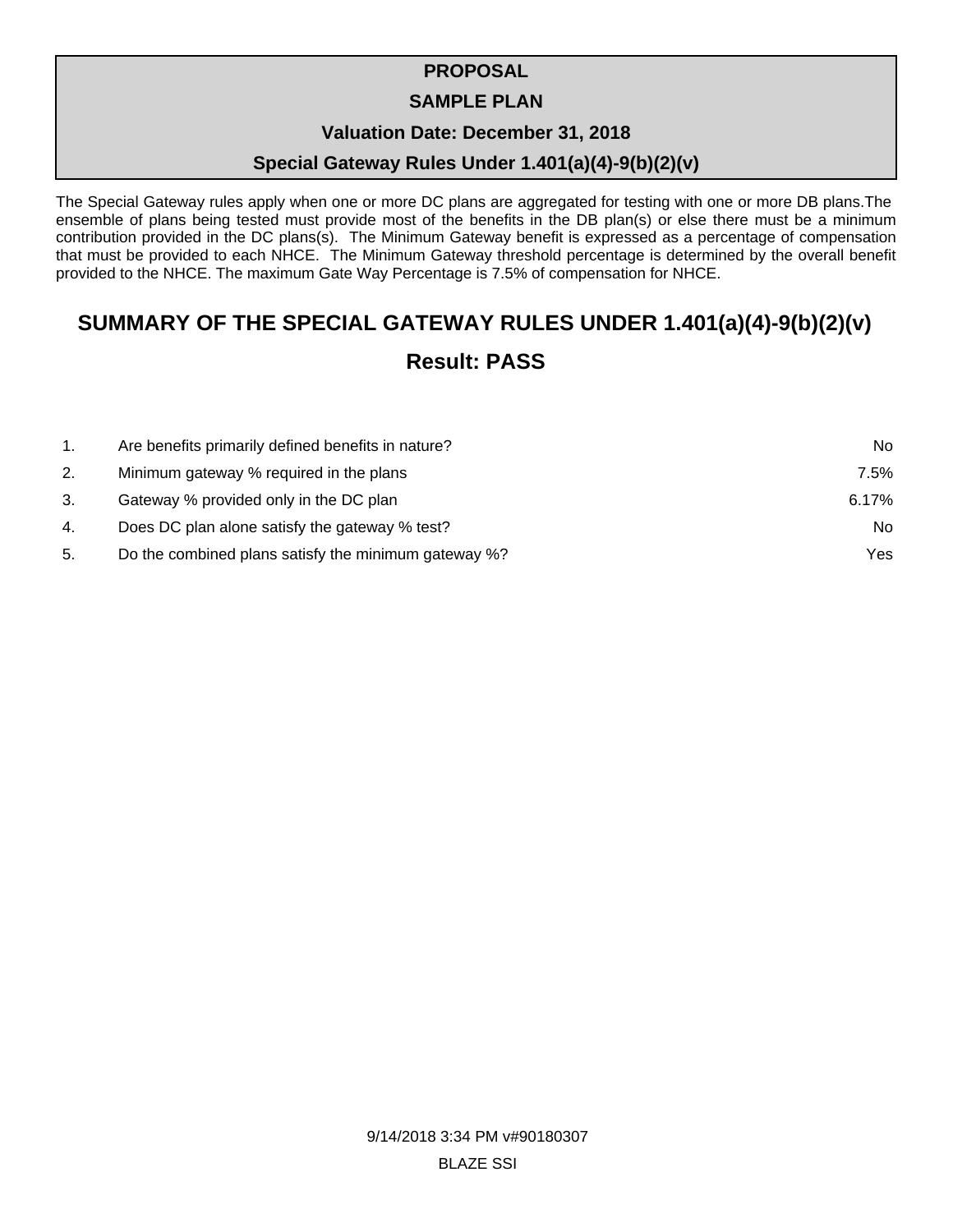### **SAMPLE PLAN**

### **Valuation Date: December 31, 2018**

## **Summary of the IRC 401(a)(4) Accrual Rate Test**

The Accrual Rate Test compares the benefit being provided to each HCE to the benefits being provided to the NHCEs in the plan. Each HCE constitutes a Rate Group. A Rate Group consists of all the HCE and NHCEs that have an equal or greater Normal Accrual rate and Most Valuable Accrual rate (as a % of Compensation) to the HCE being tested. Each Rate Group must then pass either the Average Benefits Test or the Ratio Test.

| <b>HC</b><br><b>Participant's</b><br>Last Name | <b>Normal</b><br>Aggregate<br><b>Accrual Rate</b> | Most Valuable<br>Aggregate<br><b>Accrual Rate</b> | <b>Ratio</b><br>Test | Ratio<br>% | <b>Average</b><br><b>Benefits</b><br><b>Test</b> |
|------------------------------------------------|---------------------------------------------------|---------------------------------------------------|----------------------|------------|--------------------------------------------------|
| HCE#1                                          | 15.76 %                                           | 17.61 %                                           | <b>FAIL</b>          | 0.00%      | <b>FAIL</b>                                      |
| HCE#2                                          | 1.44%                                             | 1.45%                                             | <b>PASS</b>          | 150.00 %   | PASS                                             |
| HCE#3                                          | 0.93%                                             | 0.93%                                             | <b>PASS</b>          | 100.00%    | PASS                                             |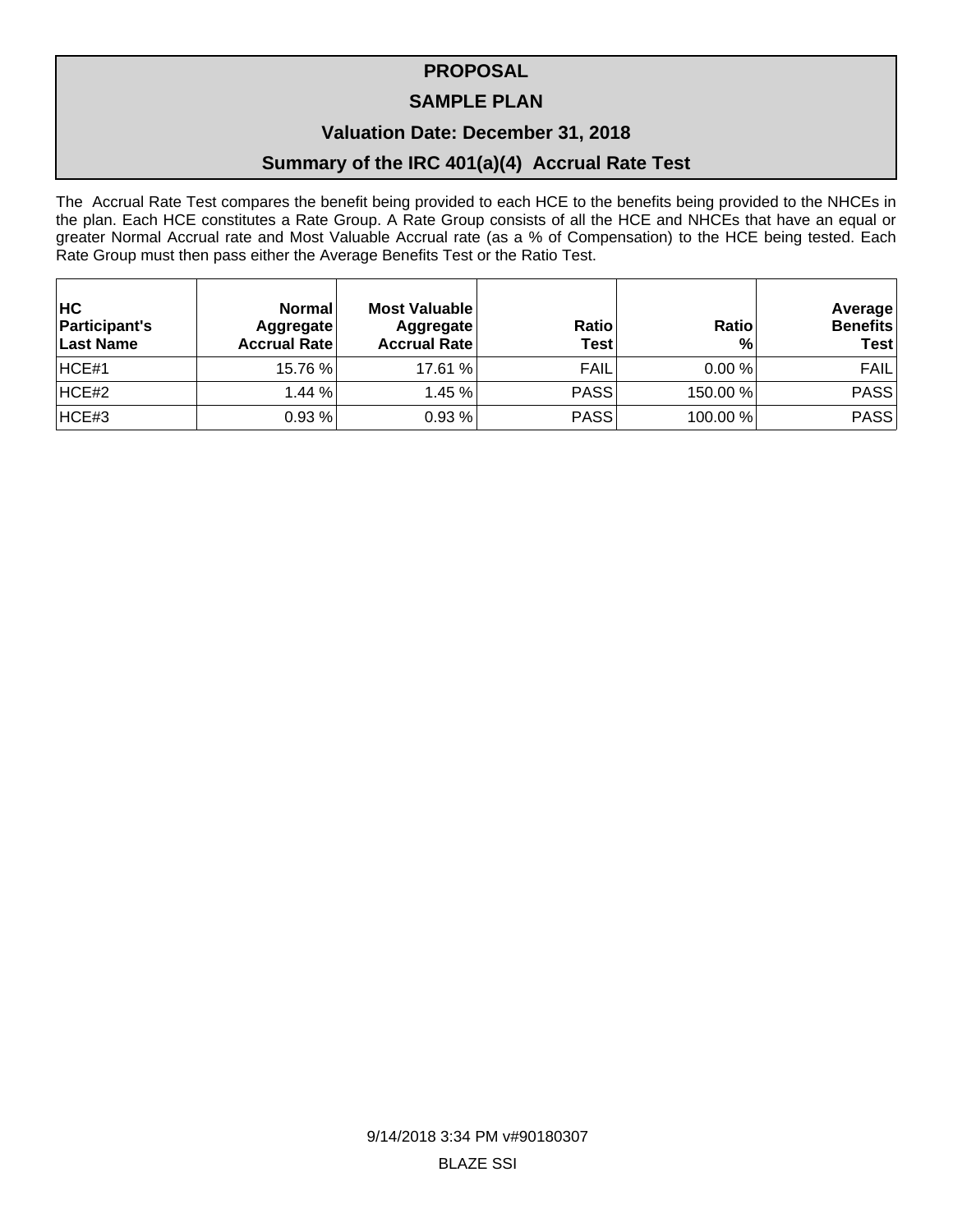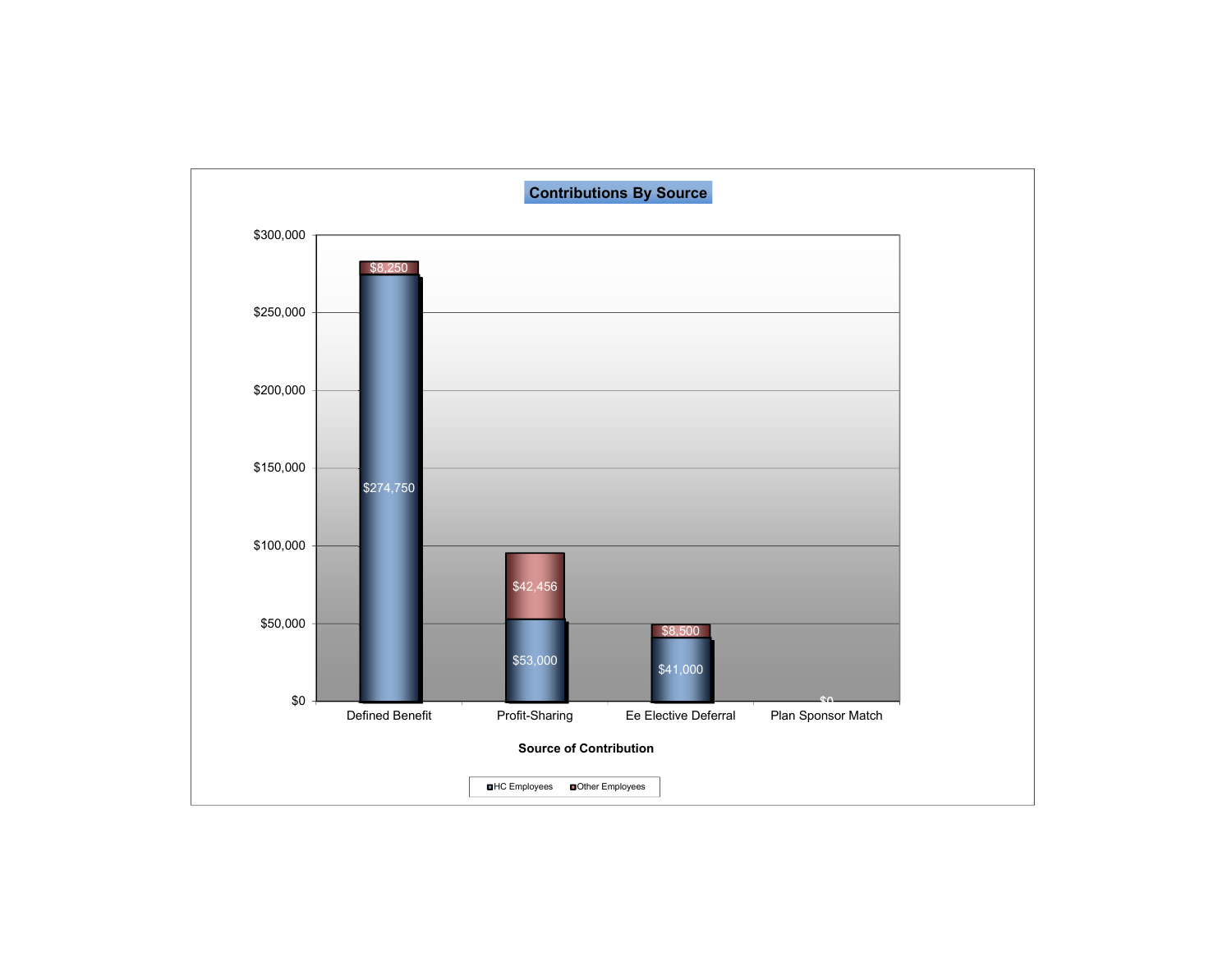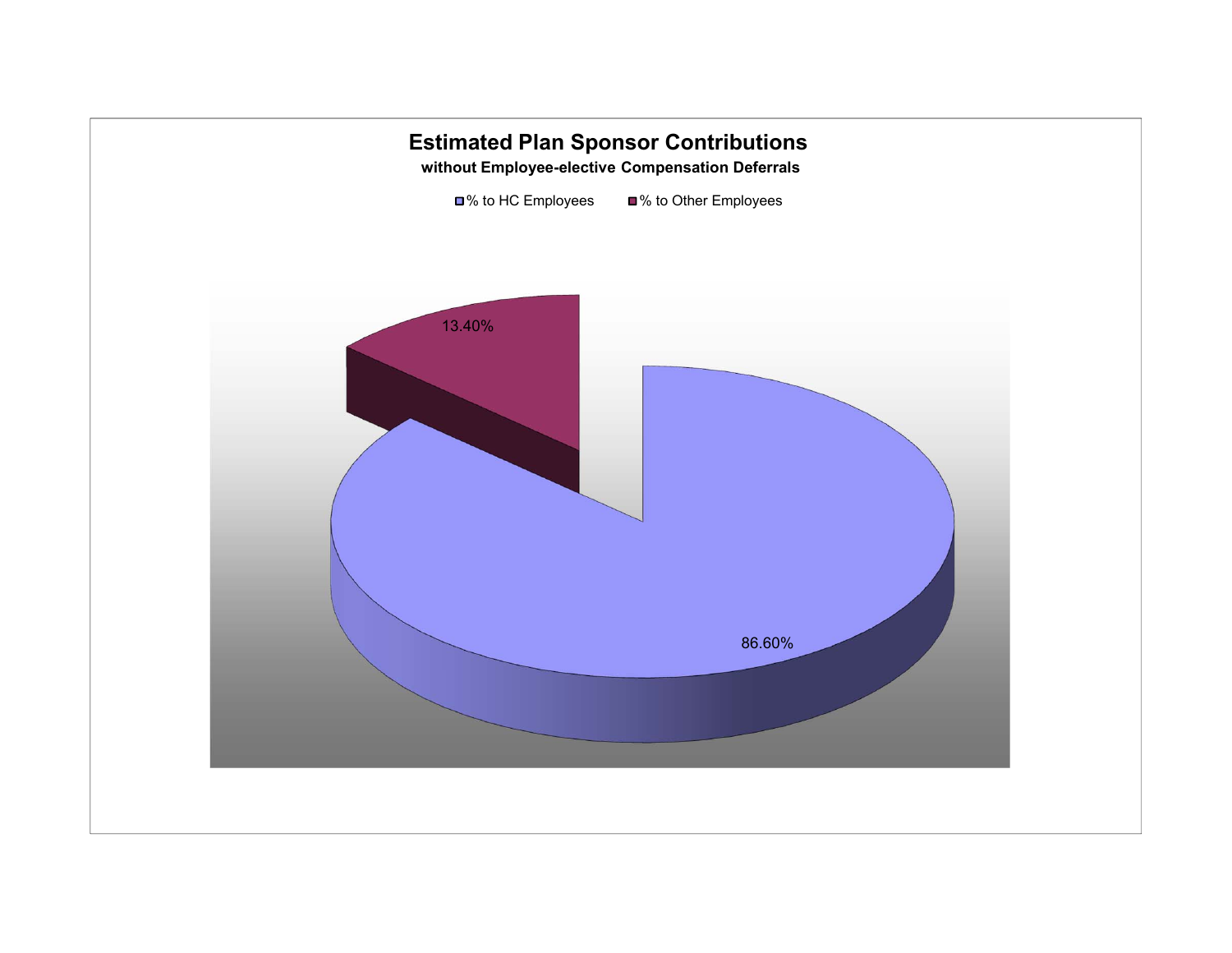# **Estimated Plan Sponsor Contributions with Anticipated Employee-elective Compensation Deferrals**

■% to HC Employees ■% to Other Employees

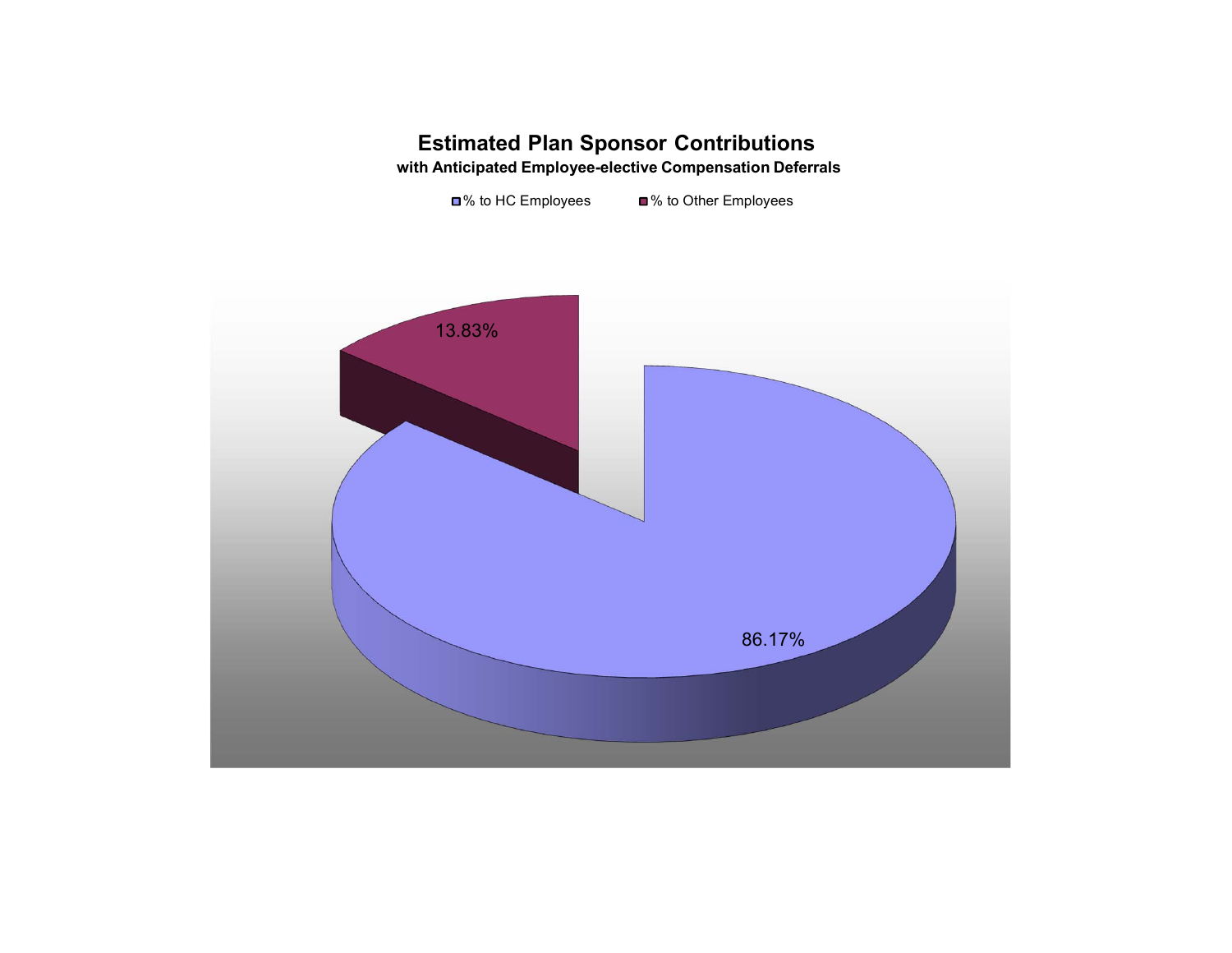# **Estimated Employee-elective Compensation Deferrals**

■% to HC Employees ■% to Other Employees

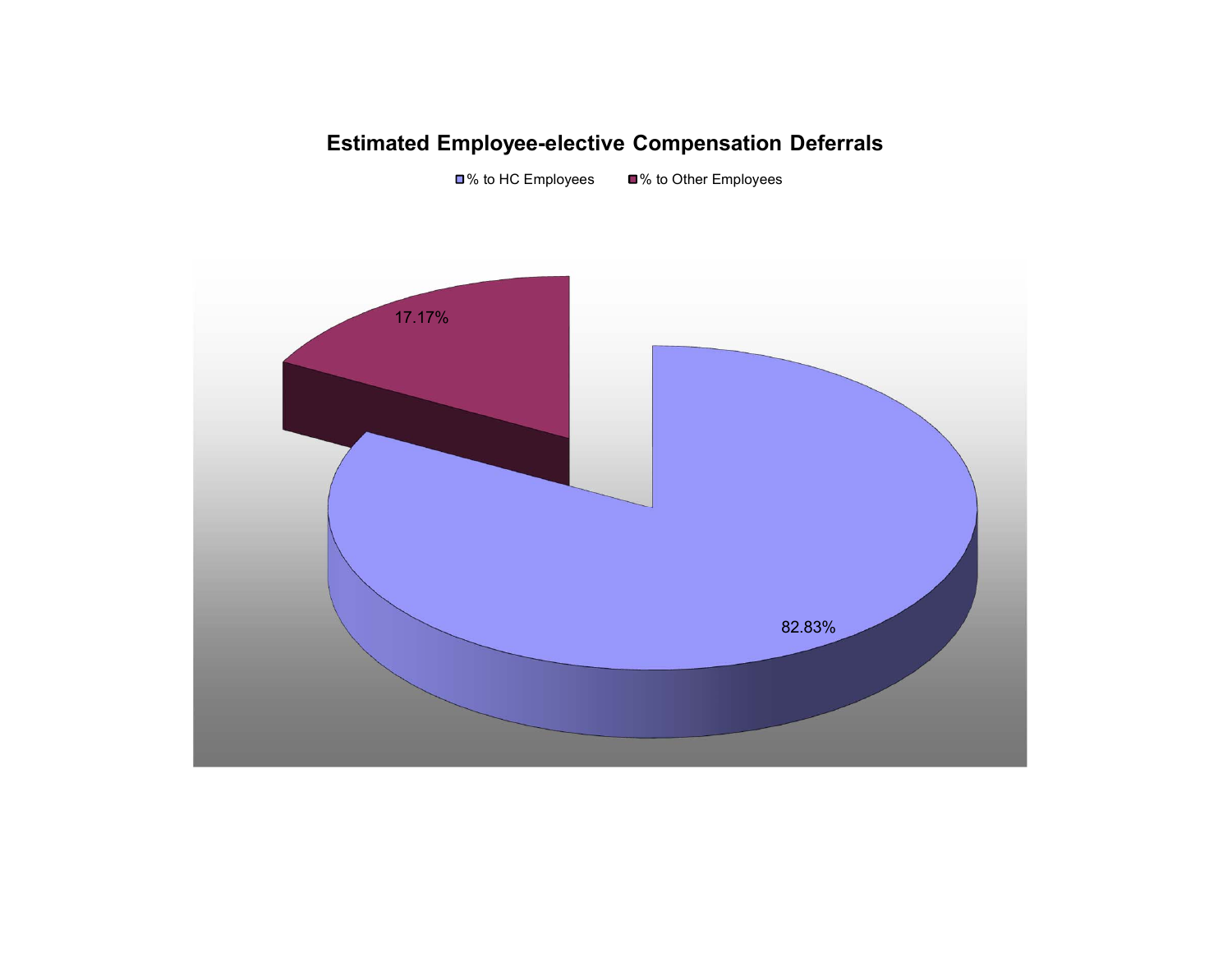# **Theoretical Contributions by Plan Benefit Type**



0.00%

■Defined Benefit Theoretical Contribution Employee Elective Deferral without catch up Plan Sponsor Matching Contribution

Defined Contribution Profit-sharing Contribution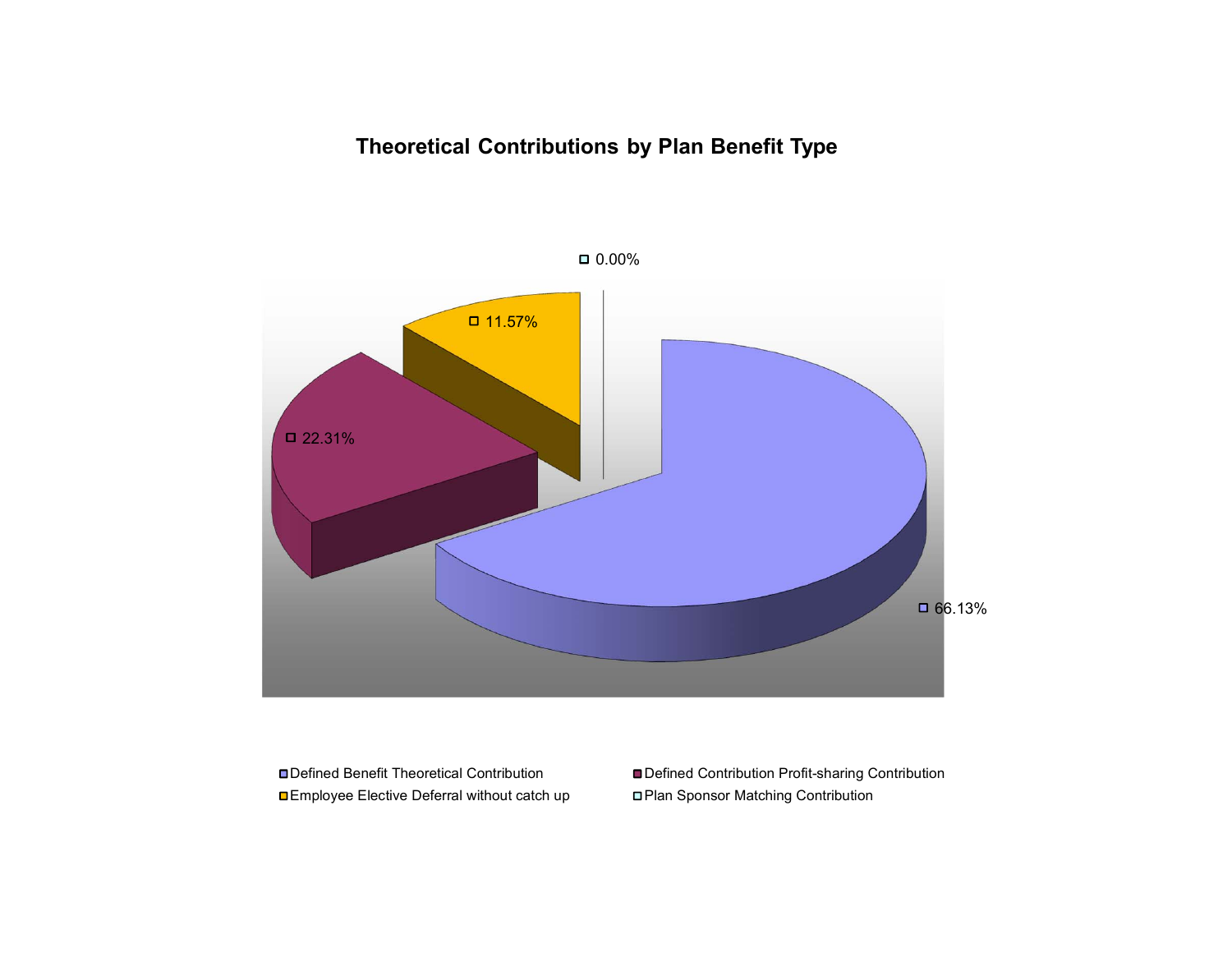#### **Theoretical Defined Benefit Contributions**

■HC Employees ■ Other Employees